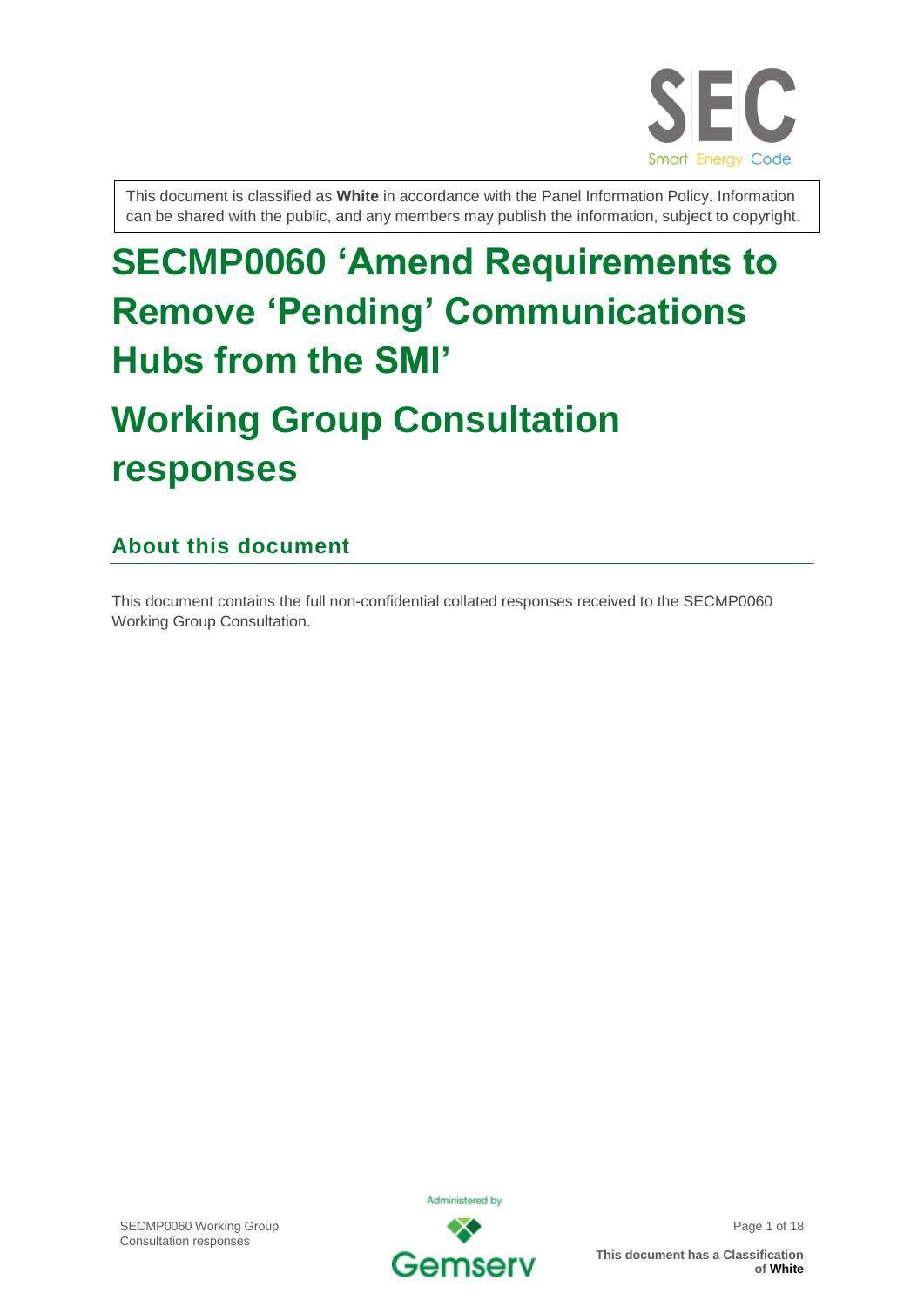

#### **Question 1: Do you agree with the solution put forward?**

|                    | <b>Question 1</b>     |                 |                                                                                                                                                                                                                                                                                                                                                             |  |  |
|--------------------|-----------------------|-----------------|-------------------------------------------------------------------------------------------------------------------------------------------------------------------------------------------------------------------------------------------------------------------------------------------------------------------------------------------------------------|--|--|
| <b>Respondent</b>  | <b>Category</b>       | <b>Response</b> | <b>Rationale</b>                                                                                                                                                                                                                                                                                                                                            |  |  |
| <b>Bryt Energy</b> | <b>Small Supplier</b> | <b>No</b>       | At present there are several regulatory & solution issues to be resolved in the management of<br>CHUB in the SMI.                                                                                                                                                                                                                                           |  |  |
|                    |                       |                 | Bryt Energy is unsure why SEC Users are being asked to fund a MOD where DCC is failing to<br>underpin its obligations under SEC & SEC Appendixes.                                                                                                                                                                                                           |  |  |
|                    |                       |                 | There seems to be a misconception in the DCC solution to meet its obligations.                                                                                                                                                                                                                                                                              |  |  |
|                    |                       |                 | Primarily the SEC AC "PENDING" 7.1 & 7.2 requirement within SEC. This was to enable that if<br>a CHUB or SMETS Device that had been Commissioned at a property, then subsequently<br>decommissioned and physically removed from a property has a back stop to minimise data<br>risks and security risks by removing it from the SMI after a period of time. |  |  |
|                    |                       |                 | SEC AC 7.1 requirement then ensured that the device was moved to "PENDING" to enable<br>refurbishment and redeployment through the logistics chain.                                                                                                                                                                                                         |  |  |
|                    |                       |                 | SEC AC 7.2 ensured that during the return through logistics process if the device became lost<br>or scrapped, it would be removed from the SMI after 12 months to minimise data & security<br>risks of devices lost after removal as a back stop.                                                                                                           |  |  |
|                    |                       |                 | SEC AC 7.2 was not intended to apply to CHUBS that are "PENDING" that have not left the<br>secure warehouses where they were delivered by the CSP.                                                                                                                                                                                                          |  |  |
|                    |                       |                 | SEC AC 7.2 is to only apply to device that have been at a commissioned as defined in SEC<br>AC 7.1.                                                                                                                                                                                                                                                         |  |  |
|                    |                       |                 | DCC and DSP are incorrectly applying the SEC obligations through their current solution.                                                                                                                                                                                                                                                                    |  |  |

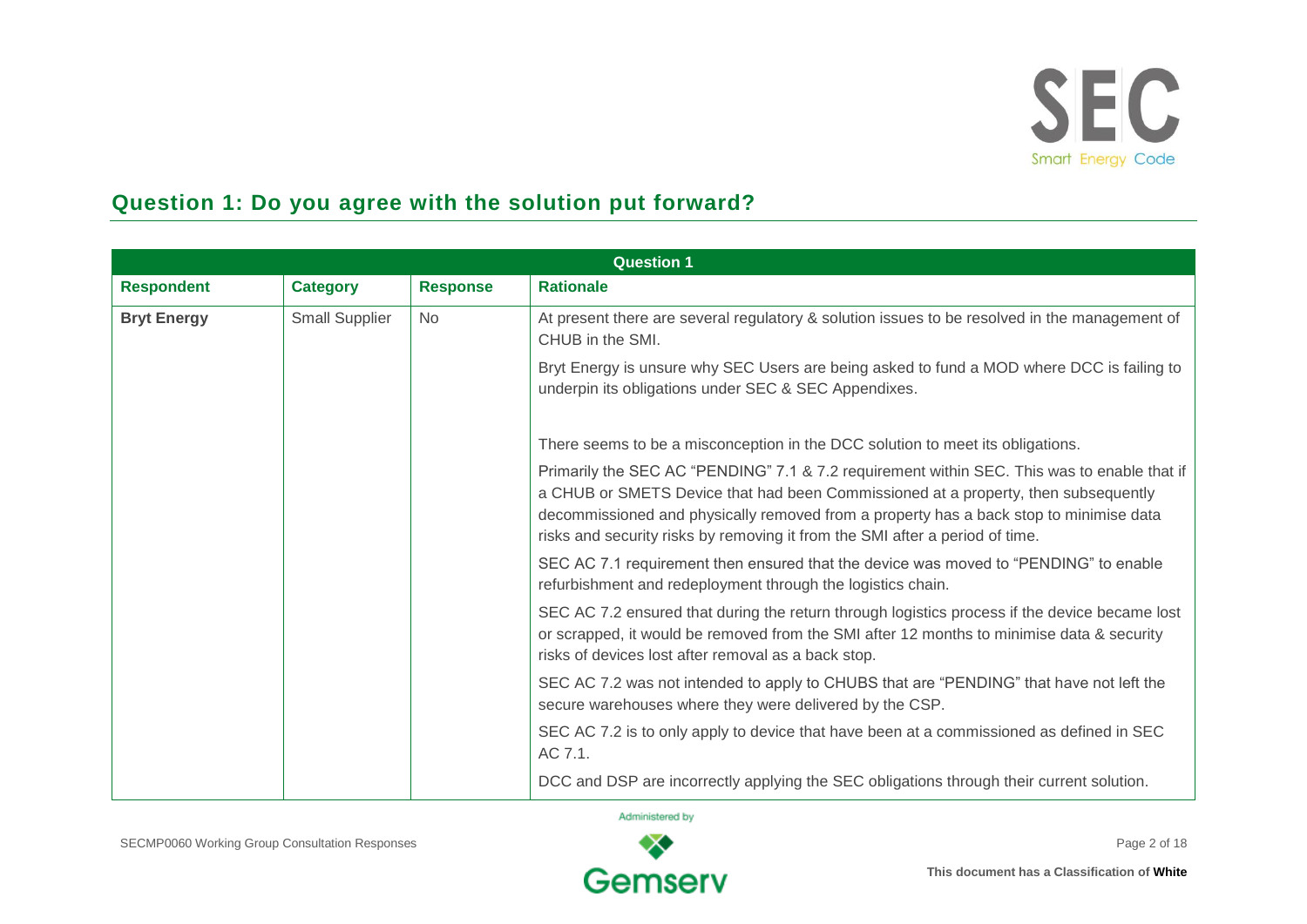

|                   |                 |                 | <b>Question 1</b>                                                                                                                                                                                                                                                                                                                                                                                      |
|-------------------|-----------------|-----------------|--------------------------------------------------------------------------------------------------------------------------------------------------------------------------------------------------------------------------------------------------------------------------------------------------------------------------------------------------------------------------------------------------------|
| <b>Respondent</b> | <b>Category</b> | <b>Response</b> | <b>Rationale</b>                                                                                                                                                                                                                                                                                                                                                                                       |
|                   |                 |                 | SEC H5.5 & AC 2.2 clearly calls out DCC has an obligation to ensure the inventory is up to<br>date and correct. This issue caused by DCC's misinterpretations of SEC AC 7.2 which DCC<br>has identified shows it is their role to ensure it is resolved, not through a costly MOD.                                                                                                                     |
|                   |                 |                 | <b>SEC 6.3</b>                                                                                                                                                                                                                                                                                                                                                                                         |
|                   |                 |                 | <b>Smart Metering Inventory</b>                                                                                                                                                                                                                                                                                                                                                                        |
|                   |                 |                 | H5.5 The DCC shall establish and maintain the Smart Metering Inventory in accordance with<br>the Inventory, Enrolment and Decommissioning Procedures.                                                                                                                                                                                                                                                  |
|                   |                 |                 | H5.6 Each User and the DCC shall each comply with the applicable obligations set out in the<br>Inventory, Enrolment and Decommissioning Procedures, which must include obligations<br>concerning: (a) the addition and removal of Devices to and from the Smart Metering Inventory;<br>and (b) changes to the SMI Status of the Devices recorded on the Smart Metering Inventory<br>from time to time. |
|                   |                 |                 | <b>APPENDIX AC Inventory Enrolment and Withdrawal Procedures</b>                                                                                                                                                                                                                                                                                                                                       |
|                   |                 |                 | <b>Smart Metering Inventory</b>                                                                                                                                                                                                                                                                                                                                                                        |
|                   |                 |                 | 2.1 The DCC shall establish and maintain the Smart Metering Inventory.                                                                                                                                                                                                                                                                                                                                 |
|                   |                 |                 | 2.2 The DCC shall ensure that the Smart Metering Inventory reflects the most up-to-date<br>information provided (or made available) to it from time to time in accordance with this Code<br>(subject to Section F2.9 (Publication and Use by the DCC)).                                                                                                                                                |
|                   |                 |                 | 2.4 Prior to delivering a Communication Hub to a Party pursuant to the Communications Hub<br>Service, the DCC shall add the Communications Hub Function and Gas Proxy Function that<br>comprise that Communications Hub to the Smart Metering Inventory (to be identified with an<br>SMI Status of 'pending'); provided that such Devices may only be added to the Smart Metering                      |

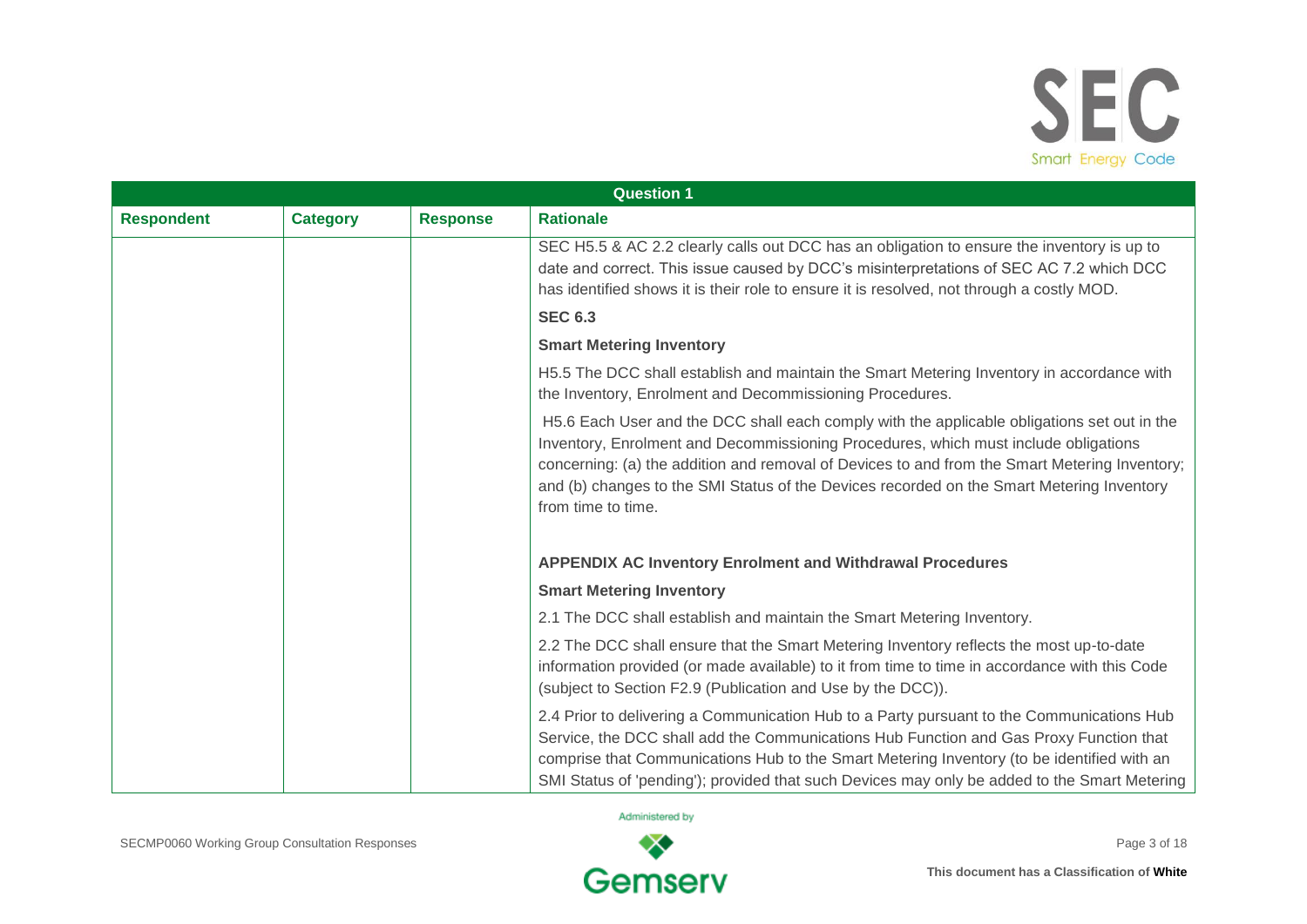

|                   |                 |                 | <b>Question 1</b>                                                                                                                                                                                                                                                                                                                                                                                                                        |
|-------------------|-----------------|-----------------|------------------------------------------------------------------------------------------------------------------------------------------------------------------------------------------------------------------------------------------------------------------------------------------------------------------------------------------------------------------------------------------------------------------------------------------|
| <b>Respondent</b> | <b>Category</b> | <b>Response</b> | <b>Rationale</b>                                                                                                                                                                                                                                                                                                                                                                                                                         |
|                   |                 |                 | Inventory where the Communications Hub is of a Device Model identified in the Certified<br>Products List.                                                                                                                                                                                                                                                                                                                                |
|                   |                 |                 | 7 Reactivating Decommissioned, Withdrawn or Suspended Devices                                                                                                                                                                                                                                                                                                                                                                            |
|                   |                 |                 | 7.1 Where the Responsible Supplier wishes to change the SMI Status of any Device (other<br>than a Type 2 Device) from 'decommissioned', 'whitelisted' or 'withdrawn' to 'pending', then the<br>Responsible Supplier shall send the DCC a Service Request to that effect. Provided the<br>Device in question is of a Device Model that is identified in the Certified Products List, the<br>DCC shall change the SMI Status to 'pending'. |
|                   |                 |                 | 7.2 Where the SMI Status of a Device has remained as 'pending' for 12 months, then the DCC<br>shall remove the Device from the Smart Metering Inventory.                                                                                                                                                                                                                                                                                 |
|                   |                 |                 | We would propose a simple solution that the script that deletes devices > 12 Months needs an<br>additional "AND" statement where a device has had an inventory state other than "PENDING"<br>to ensure DCC meets its SEC obligations and the SEC Intent.                                                                                                                                                                                 |
|                   |                 |                 | This simple change to the script would enable DCC to meet its SEC obligations and intent. As<br>this is a misinterpretation and DCC solution gap, DCC should fund this change.                                                                                                                                                                                                                                                           |
|                   |                 |                 | In terms of the DCC Impact assessment appears to be poorly constructed on several levels.                                                                                                                                                                                                                                                                                                                                                |
|                   |                 |                 | Firstly, the tactile solution to change to 36 months does not appear to show value for money<br>or to be cost effective. Effectively as there is no technical detail, cost breakdown, FTE                                                                                                                                                                                                                                                |

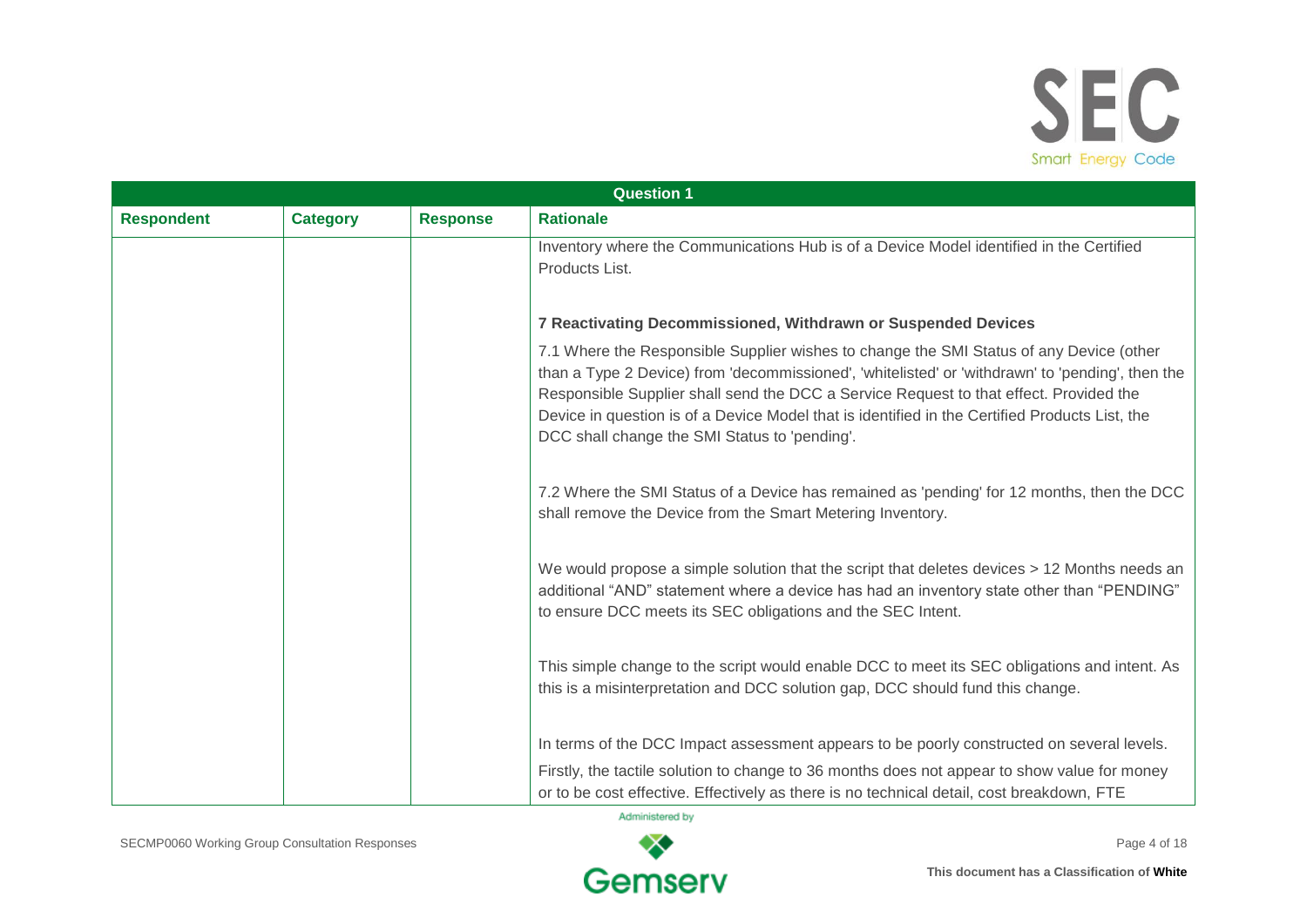

|                   |                 |                 | <b>Question 1</b>                                                                                                                                                                                                                                                                                                                                                                                  |
|-------------------|-----------------|-----------------|----------------------------------------------------------------------------------------------------------------------------------------------------------------------------------------------------------------------------------------------------------------------------------------------------------------------------------------------------------------------------------------------------|
| <b>Respondent</b> | <b>Category</b> | <b>Response</b> | <b>Rationale</b>                                                                                                                                                                                                                                                                                                                                                                                   |
|                   |                 |                 | resource, management and testing cost, we can only assume that the IA allows DSP to<br>identify the script and change the "12" to "36", some minimal PM cost, minimal testing cost<br>and implementation cost.                                                                                                                                                                                     |
|                   |                 |                 | A range of £64k to £84k, which is caveated with as this is not a full IA:                                                                                                                                                                                                                                                                                                                          |
|                   |                 |                 | "As a result the final offer price may result in a variation outside of the indicative<br>range."                                                                                                                                                                                                                                                                                                  |
|                   |                 |                 | clearly shows that this is not value for money for a simple change. At an average market cost<br>for example a SQL Developer at £1500 per Day, this equates to 53 man days effort. If this IA<br>estimated cost is reflected in the enduring solution, which is described as a more complex<br>change one can only estimate to resolve this design issue being a total of above £250,000k<br>mark. |
|                   |                 |                 | Thirdly as this MOD is not for inclusion until Nov 19 SEC, we are unsure how DCC will ensure<br>devices that are in warehouses >12 months will be able to be commissioned if they are<br>deleting volumes and not maintaining the inventory correctly.                                                                                                                                             |
| <b>EDF Energy</b> | Large Supplier  | <b>No</b>       | The reason for this response is that it is not actually clear what the solution that is being<br>proposed actually is.                                                                                                                                                                                                                                                                             |
|                   |                 |                 | The Modification Reports states that the only change required to the SEC is to amend the<br>requirement in SEC Appendix AC Section 7.2 to increase the time period a device can remain<br>in a 'Pending' state from 12 months to 36 months. This section of the legal text applies to all<br>Devices and not just Comms Hubs.                                                                      |

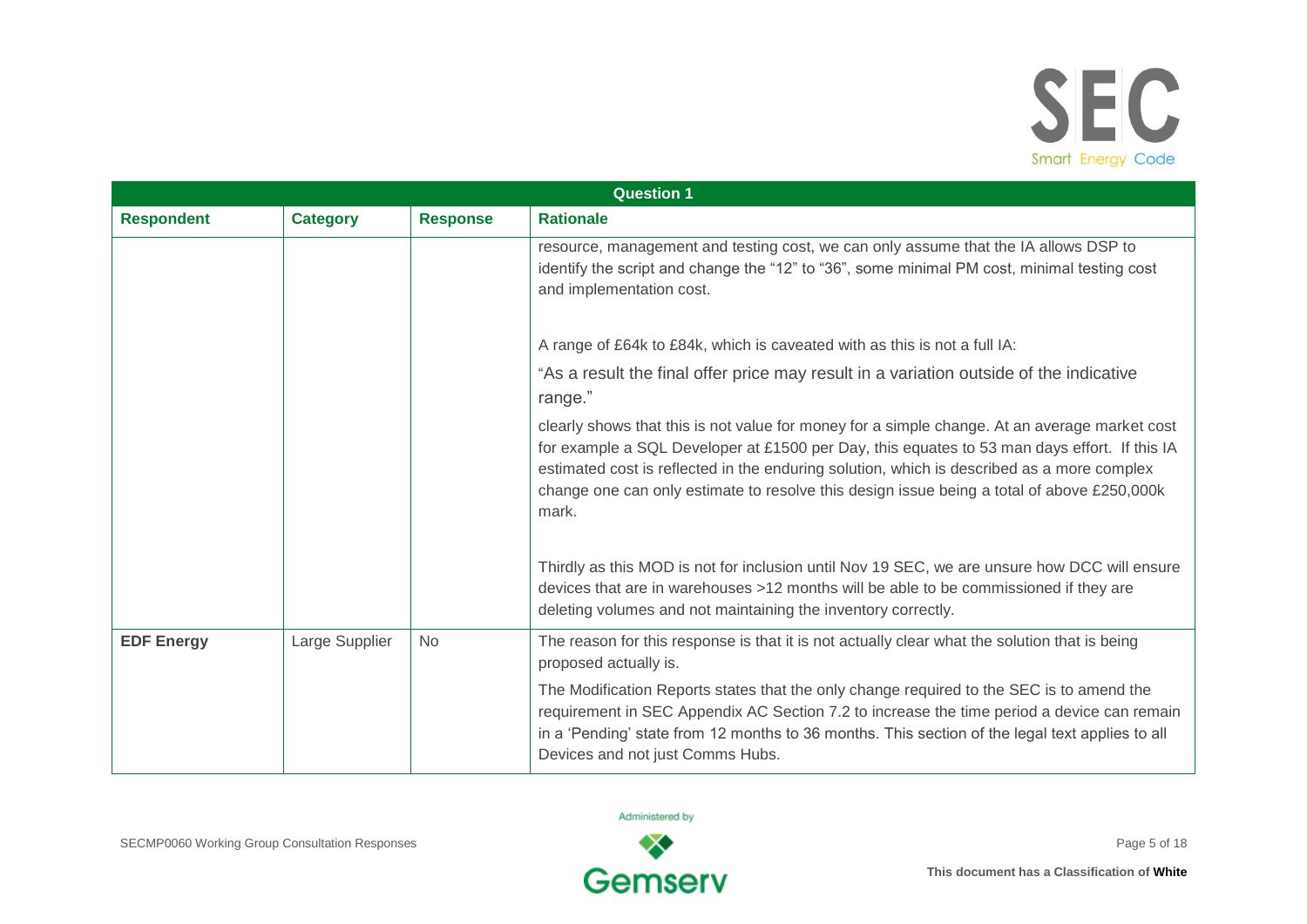

|                   |                 |                 | <b>Question 1</b>                                                                                                                                                                                                                                                                                                                                                                                                                                                                                                                                                                                                                                                           |
|-------------------|-----------------|-----------------|-----------------------------------------------------------------------------------------------------------------------------------------------------------------------------------------------------------------------------------------------------------------------------------------------------------------------------------------------------------------------------------------------------------------------------------------------------------------------------------------------------------------------------------------------------------------------------------------------------------------------------------------------------------------------------|
| <b>Respondent</b> | <b>Category</b> | <b>Response</b> | <b>Rationale</b>                                                                                                                                                                                                                                                                                                                                                                                                                                                                                                                                                                                                                                                            |
|                   |                 |                 | The SECAS Business Requirements document seems to be in line with this as the only<br>business requirement is to extended the period after which Devices listed on the SMI as<br>'Pending' will be removed will be increased from 12 months to 36 months.                                                                                                                                                                                                                                                                                                                                                                                                                   |
|                   |                 |                 | The DCC's Preliminary Assessment, however, states that the business requirements are that:                                                                                                                                                                                                                                                                                                                                                                                                                                                                                                                                                                                  |
|                   |                 |                 | • The DCC Total System should be configurable to stop the removal of the Communications<br>Hubs that have been in a Pending state in the SMI for 12 months or longer.                                                                                                                                                                                                                                                                                                                                                                                                                                                                                                       |
|                   |                 |                 | . It must be possible to switch off housekeeping functionality for selected devices other than<br>Comms Hubs by way of configuration. This is to cater to any future requirement to exclude<br>other device types from housekeeping.                                                                                                                                                                                                                                                                                                                                                                                                                                        |
|                   |                 |                 | These do not align with the SECAS business requirements noted above, which relate to all<br>Devices and not just Comms Hubs. The Modification Report states that the change to enable<br>this to be managed by way of an exclusion list, with new device types able to be added to this<br>exclusion list if needed in the future, would be progressed via a separate Modification -<br>however this requirement seems to be in the Preliminary Assessment for this Modification,<br>and driving the quoted cost for this Modification as included in the Modification Report.                                                                                              |
|                   |                 |                 | We note that the Modification report states that the Proposer suggests introducing a new<br>reporting process to the SEC Panel, whereby the Panel is notified of DCC Users installing<br>devices that have been added more recently to the SMI rather than using the older existing<br>stock. This requirements new reporting process is not referenced anywhere in the draft legal<br>text, or in the DCC's Preliminary Assessment – it is not clear if this is proposed to be delivered<br>as part of this solution or not, and if so what the costs of this report would be, and what the<br>obligation on Parties disincentivise a 'last-in-first-out' system would be. |

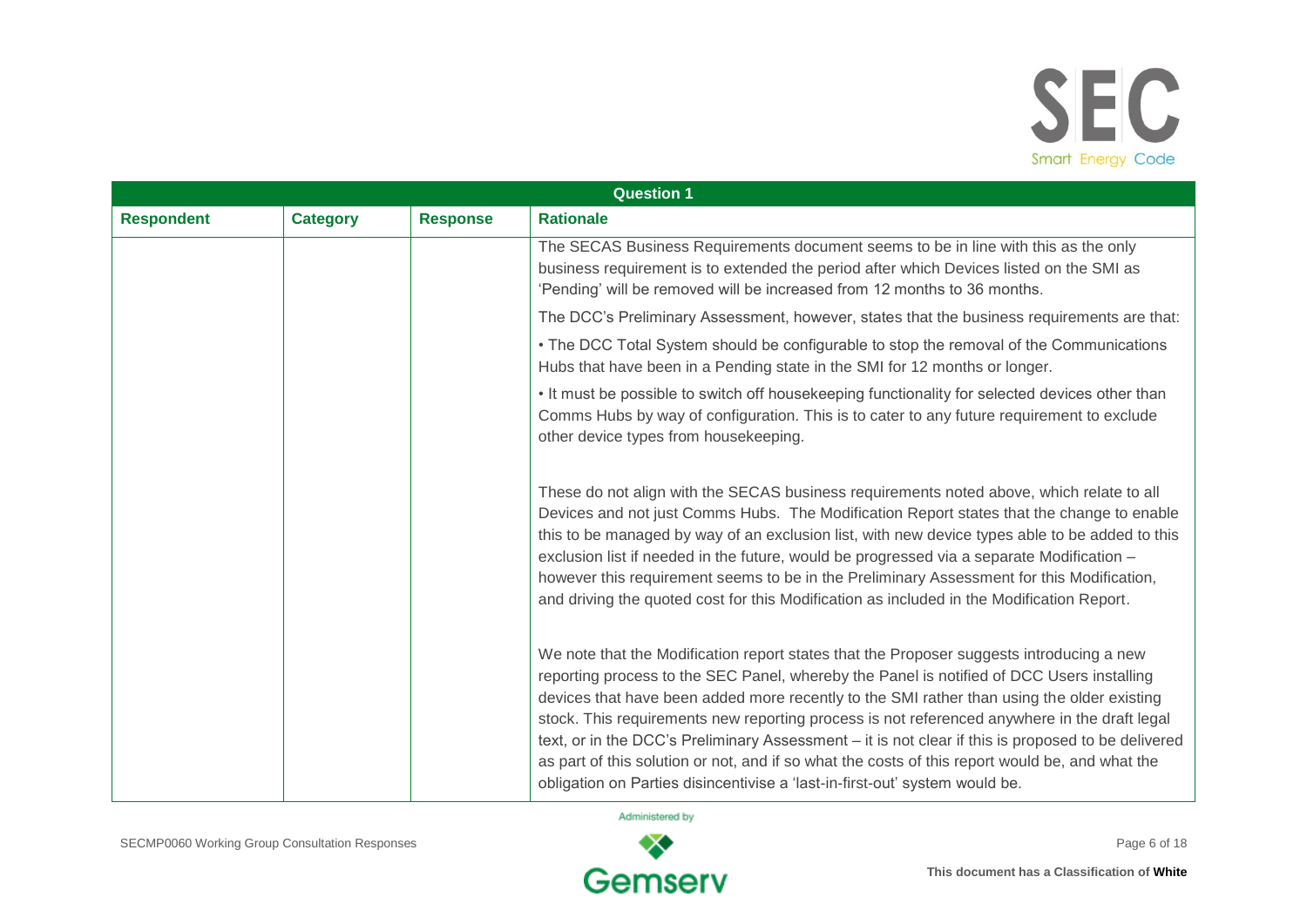

|                   | <b>Question 1</b> |                 |                                                                                                                                                                                                                                                                                                                                                                                                                                                                                                                                                                                                                                                                            |  |
|-------------------|-------------------|-----------------|----------------------------------------------------------------------------------------------------------------------------------------------------------------------------------------------------------------------------------------------------------------------------------------------------------------------------------------------------------------------------------------------------------------------------------------------------------------------------------------------------------------------------------------------------------------------------------------------------------------------------------------------------------------------------|--|
| <b>Respondent</b> | <b>Category</b>   | <b>Response</b> | <b>Rationale</b>                                                                                                                                                                                                                                                                                                                                                                                                                                                                                                                                                                                                                                                           |  |
|                   |                   |                 | While we support the content of this Modification we are not able to support the solution until<br>we get clarity on exactly what is being proposed, and what the costs of that solution are.                                                                                                                                                                                                                                                                                                                                                                                                                                                                              |  |
| npower            | Large Supplier    | Yes             | We feel that by having the extended time period from 12 months to 36 months is a positive<br>step forward. Appreciating the uncertainties involved with deployment, we would support<br>efforts to remove barriers to installation activities. Any incentives where assets can be more<br>effectively utilised is welcomed, this would increase the flexibility when the assets can be<br>utilised whilst maintaining a backstop date and allows users greater flexibility for asset<br>management on behalf of consumers, the customer journey and experience. We welcome a<br>solution that will underpin the whole lifetime of the asset and not just the installation. |  |
| <b>SSE</b>        | Large Supplier    | Yes             | This seems a sensible tactical proposal and means that our stock management process can<br>be streamlined, and we can continue to install these older devices and therefore minimise<br>those rendered obsolete where they can still be fit for purpose. It reduces the administrative<br>burden for re-notification over shorter timescales. It minimises the potential impact for<br>additional DCC Communications Hub Stock Level Charges being incurred where these<br>devices are removed from the Smart Metering Inventory.                                                                                                                                          |  |
| E.ON              | Large Supplier    | <b>No</b>       | In addition to the points below we note that there has been no cost-benefit case provided for<br>this Modification, without understanding that this Modification has a positive cost-benefit case<br>we cannot support it.                                                                                                                                                                                                                                                                                                                                                                                                                                                 |  |

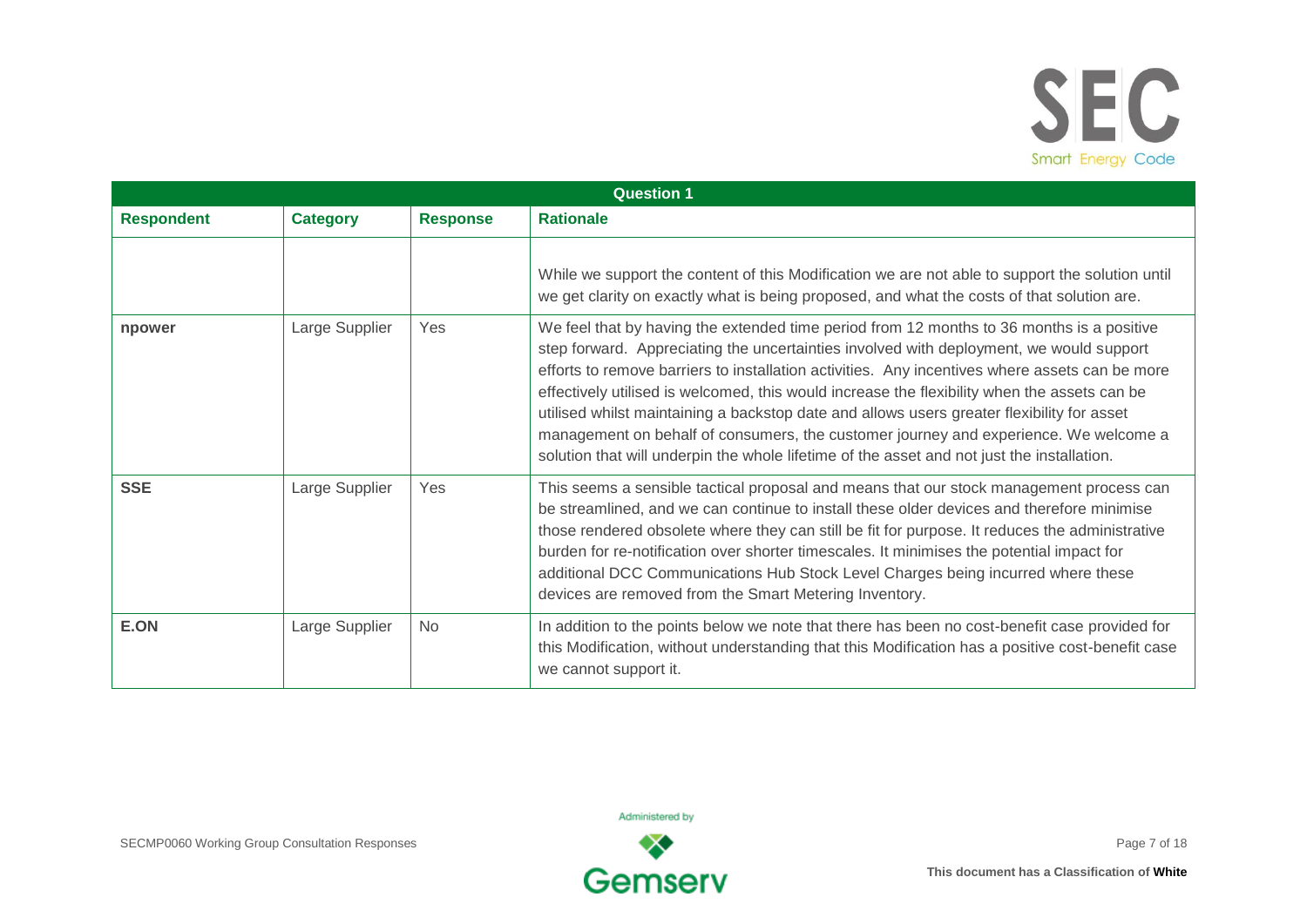

### **Question 2: Will there be any impact on your organisation to implement SECMP0060?**

|                    | <b>Question 2</b>     |                 |                                                                                                                                                                                                                                                                                                                                                                                                   |  |  |
|--------------------|-----------------------|-----------------|---------------------------------------------------------------------------------------------------------------------------------------------------------------------------------------------------------------------------------------------------------------------------------------------------------------------------------------------------------------------------------------------------|--|--|
| <b>Respondent</b>  | <b>Category</b>       | <b>Response</b> | <b>Rationale</b>                                                                                                                                                                                                                                                                                                                                                                                  |  |  |
| <b>Bryt Energy</b> | <b>Small Supplier</b> | Yes             | There is increased security risk of devices that are de-commissioned and that travel back<br>through logistics for refurbishment that data breaches could occur on these devices due to the<br>move from 12 to 36 months.                                                                                                                                                                         |  |  |
| <b>EDF Energy</b>  | Large Supplier        | Yes             | We would need to make some minor process changes to reflect the revised period in which<br>devices can be 'Pending'. If we are required to implement processes to avoid a 'last-in-first-<br>out' approach to Comms Hubs this would have further process impacts, but as noted it is not<br>clear that this is a requirement on SEC Parties.                                                      |  |  |
| npower             | Large Supplier        | Yes             | The longer an asset remains in a pending status, the likelihood for a firmware update upon<br>installation would increase, Users would need to manage this process to protect consumer<br>experience of smart.                                                                                                                                                                                    |  |  |
| <b>SSE</b>         | Large Supplier        | <b>No</b>       | Positive impact – we welcome this change.                                                                                                                                                                                                                                                                                                                                                         |  |  |
| E.ON               | Large Supplier        | Yes             | We will fund our share of the implementation costs (full costs yet to be provided);                                                                                                                                                                                                                                                                                                               |  |  |
|                    |                       |                 | We may have CHs that cannot be installed and commissioned in Production because the<br>version of Firmware that they operate on cannot be upgraded over-the-air (OTA) to the current<br>Production Firmware version, particularly in an 'N-1, N, N+1' world;                                                                                                                                      |  |  |
|                    |                       |                 | Implementing changes to the DSP that overlap with the Enrolment and Adoption (E&A)<br>migration and operation activities in 2019, may create unmanageable triage difficulties that<br>negatively impact the E&A Programme. It is difficult to accurately assess this risk in the<br>absence of any risk-profile that should be accommodated within the cost-benefit case of this<br>Modification. |  |  |

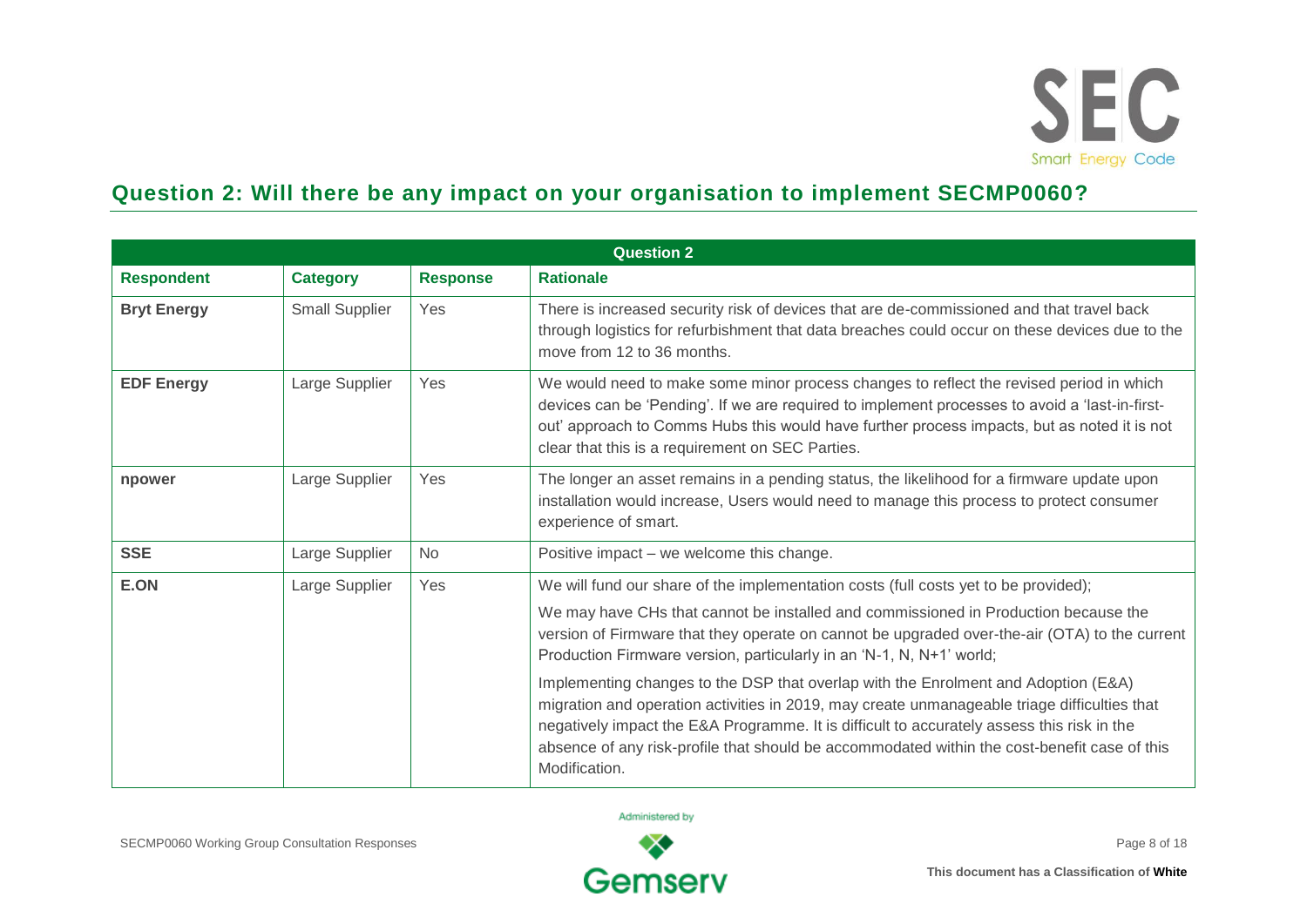

#### **Question 3: Will your organisation incur any costs in implementing SECMP0060?**

|                    | <b>Question 3</b>     |                               |                                                                                                                                                                                                                                                                                                                                                                                                                                                                                                                                                                                                                                                                                                                   |  |  |
|--------------------|-----------------------|-------------------------------|-------------------------------------------------------------------------------------------------------------------------------------------------------------------------------------------------------------------------------------------------------------------------------------------------------------------------------------------------------------------------------------------------------------------------------------------------------------------------------------------------------------------------------------------------------------------------------------------------------------------------------------------------------------------------------------------------------------------|--|--|
| <b>Respondent</b>  | <b>Category</b>       | <b>Response</b>               | <b>Rationale</b>                                                                                                                                                                                                                                                                                                                                                                                                                                                                                                                                                                                                                                                                                                  |  |  |
| <b>Bryt Energy</b> | <b>Small Supplier</b> | Yes                           | As described in question 1, on the proposed DCC flightpath DCC Users should expect costs<br>of £250k to enable this change.                                                                                                                                                                                                                                                                                                                                                                                                                                                                                                                                                                                       |  |  |
| <b>EDF Energy</b>  | Large Supplier        | <b>No</b>                     | We do not believe that we would incur any material costs over and above our share of the<br>DCC implementation costs.                                                                                                                                                                                                                                                                                                                                                                                                                                                                                                                                                                                             |  |  |
| npower             | Large Supplier        | Yes, but in a<br>positive way | If this modification is implemented, the benefits would outweigh the costs involved                                                                                                                                                                                                                                                                                                                                                                                                                                                                                                                                                                                                                               |  |  |
| <b>SSE</b>         | Large Supplier        | No                            | Implementing this change will require an adjustment to our internal business processes and<br>there are minimal costs associated to this.                                                                                                                                                                                                                                                                                                                                                                                                                                                                                                                                                                         |  |  |
| E.ON               | Large Supplier        | Yes                           | As above<br>In addition we note that the Modification document alludes to the DCC utilising a source other<br>than the Smart Metering Inventory (SMI) to undertake the Communications Hub (CH) Stock<br>Level Charge. There are known issues affecting the accuracy and therefore viability of the<br>data recorded within SMI so this is a welcomed proposal, however we note that this data<br>quality shortfall is a defect and as such should not be subject to User charge-back. We would<br>seek this opportunity to clarify with the DCC that no charges will be made to Users to acquire<br>a valid data source for the CH Stock Level Charges, particularly not under the guise of this<br>Modification. |  |  |

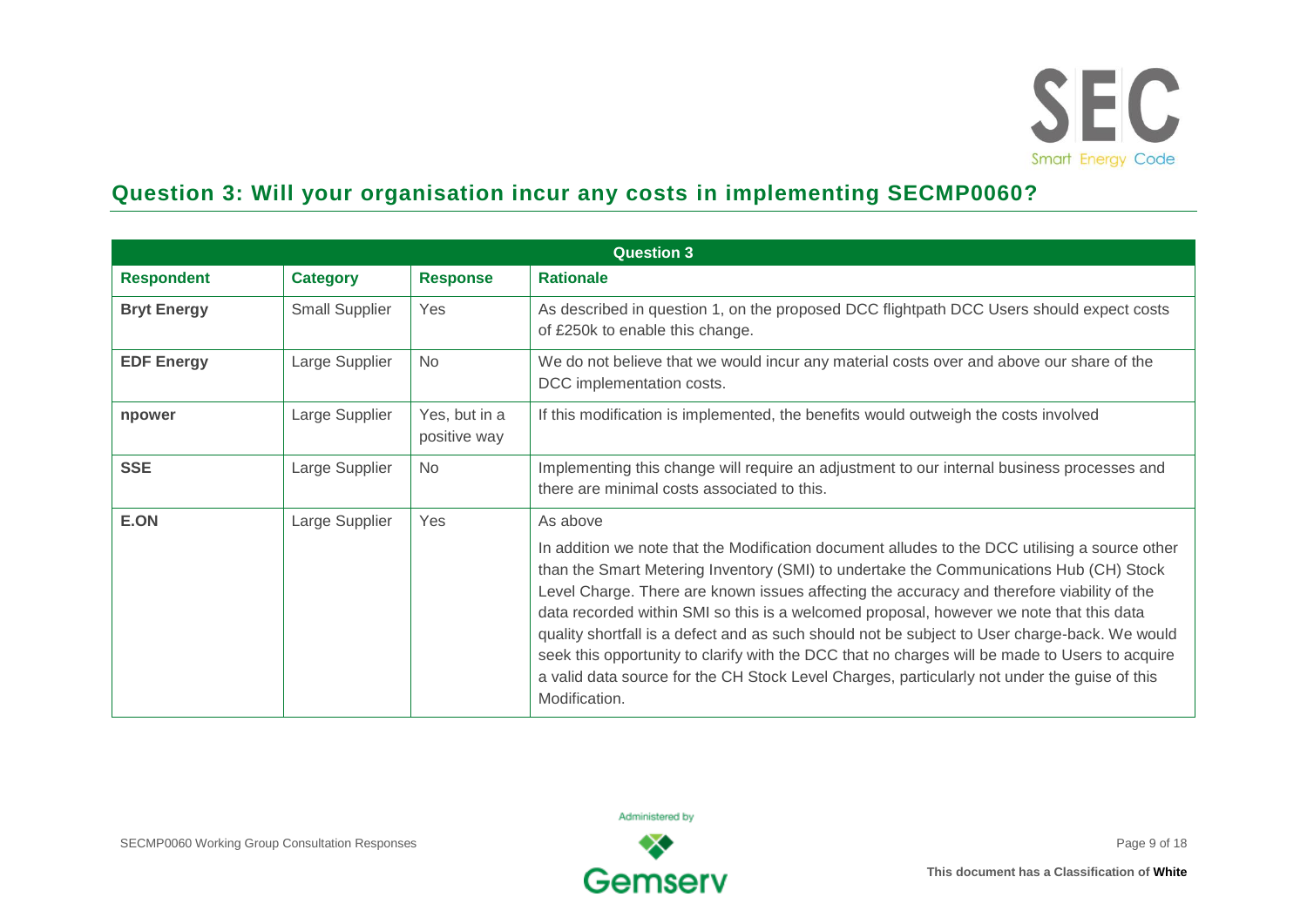

#### **Question 4: Do you believe that SECMP0060 would better facilitate the General SEC Objectives?**

|                    | <b>Question 4</b>     |                 |                                                                                                                                                                                                                                                                                  |  |  |
|--------------------|-----------------------|-----------------|----------------------------------------------------------------------------------------------------------------------------------------------------------------------------------------------------------------------------------------------------------------------------------|--|--|
| <b>Respondent</b>  | <b>Category</b>       | <b>Response</b> | <b>Rationale</b>                                                                                                                                                                                                                                                                 |  |  |
| <b>Bryt Energy</b> | <b>Small Supplier</b> | No.             | It misinterprets SEC and the SEC intent of the original requirements.                                                                                                                                                                                                            |  |  |
| <b>EDF Energy</b>  | Large Supplier        | Yes             | This change would better facilitate SEC Objective (a) as it would make the provision of smart<br>metering systems more efficient by allowing compliant devices to be installed even if they<br>have been Pending on the SMI for some time.                                       |  |  |
|                    |                       |                 | This change would also better facilitate SEC Objective (b) as it would enable DCC to retain<br>data relating to Comms Hubs and charge Parties more accurately.                                                                                                                   |  |  |
| npower             | Large Supplier        | Yes             | Yes, we feel that the implementation of this modification would better facilitate objectives (a)<br>and $(b)$ .                                                                                                                                                                  |  |  |
| <b>SSE</b>         | Large Supplier        | Yes             | We believe it will better facilitate General SEC Objectives (a) and (b) for the reasons set out in<br>the Modification Report. We note the references to a longer-term solution and believe that this<br>tactical solution would be neutral regarding General SEC Objective (f). |  |  |
| E.ON               | Large Supplier        | <b>No</b>       | We are struggling to understand how any of the SEC Objectives are better facilitated by<br>elongating the SMI removal requirement from 12 to 36 months.                                                                                                                          |  |  |

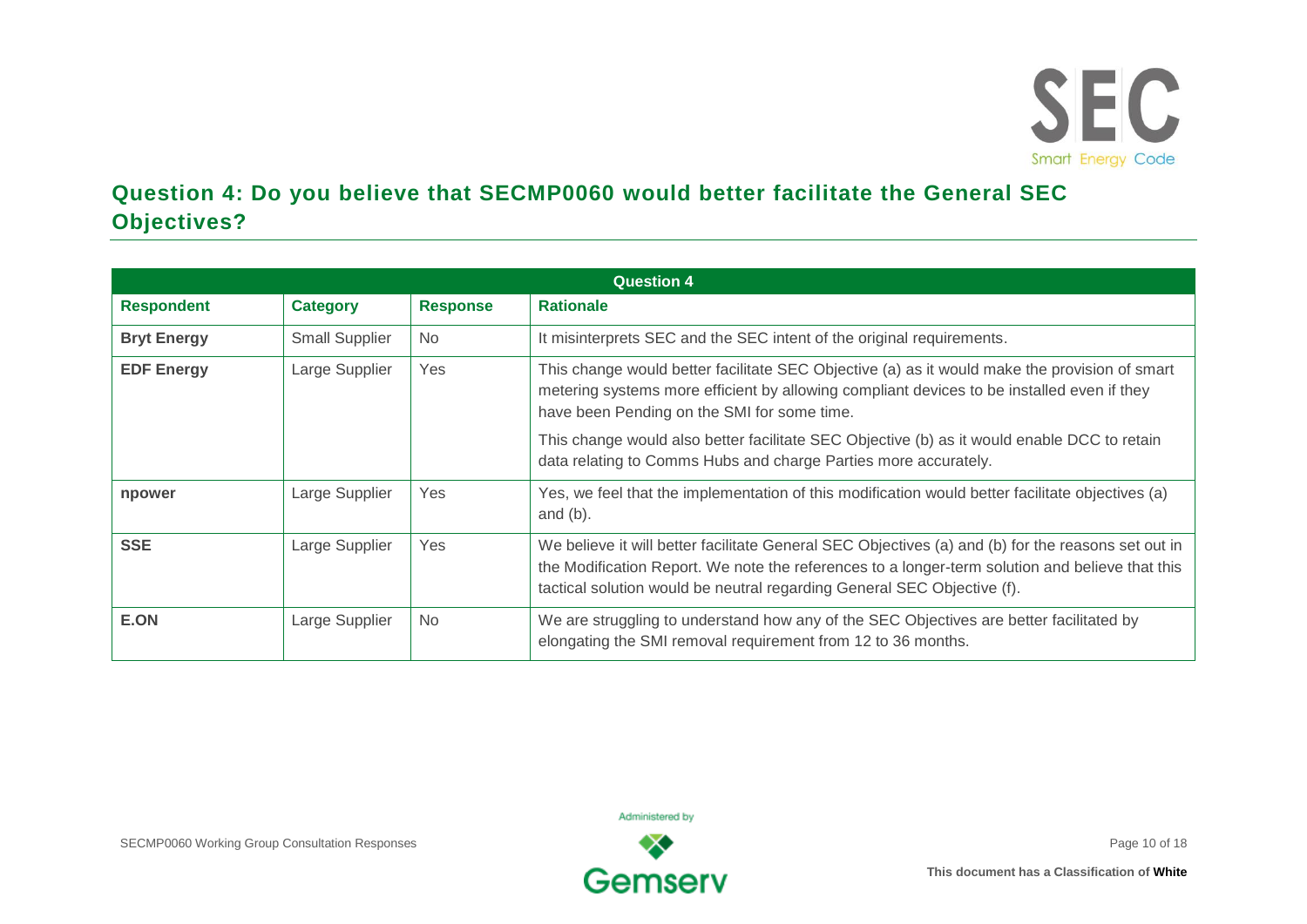

#### **Question 5: Noting the costs and benefits of this modification, do you believe SECMP0060 should be approved?**

| <b>Question 5</b>  |                       |                 |                                                                                                                                                                                                                                                                                                                                                                               |
|--------------------|-----------------------|-----------------|-------------------------------------------------------------------------------------------------------------------------------------------------------------------------------------------------------------------------------------------------------------------------------------------------------------------------------------------------------------------------------|
| <b>Respondent</b>  | <b>Category</b>       | <b>Response</b> | <b>Rationale</b>                                                                                                                                                                                                                                                                                                                                                              |
| <b>Bryt Energy</b> | <b>Small Supplier</b> | <b>No</b>       | As per Q1:                                                                                                                                                                                                                                                                                                                                                                    |
|                    |                       |                 | DCC has misinterpreted the SEC requirements                                                                                                                                                                                                                                                                                                                                   |
|                    |                       |                 | DCC interim or enduring solution does not "fix" the design gap<br>$\bullet$                                                                                                                                                                                                                                                                                                   |
|                    |                       |                 | DCC enduring solution is not required as there are clear SEC requirements to<br>$\bullet$<br>remove devices that meet the USE CASE for de-commissioned devices.                                                                                                                                                                                                               |
|                    |                       |                 | DCC has not provided value for money for their proposed interim solution for a simple<br>$\bullet$<br>change                                                                                                                                                                                                                                                                  |
| <b>EDF Energy</b>  | Large Supplier        | <b>No</b>       | While we support the intent of this Modification we need further clarity on the solution that is<br>proposed and the cost of that before we are able to agree that it should be approved.                                                                                                                                                                                     |
| npower             | Large Supplier        | Yes             |                                                                                                                                                                                                                                                                                                                                                                               |
| <b>SSE</b>         | Large Supplier        | Yes             | As per our response to Question 1.                                                                                                                                                                                                                                                                                                                                            |
| E.ON               | Large Supplier        | <b>No</b>       | No cost-benefit case has been provided within this Modification; in addition we are unable to<br>ascertain that the WG have assessed that the cost of implementing this Modification is off-set<br>by any cost-savings to be acquired by avoiding the SMI re-notification process.                                                                                            |
|                    |                       |                 | With regard to the benefits of this Modification we would ask how the CH Stock Level Charges<br>will accommodate changes within a Device's 36-month 'Pending' status, that would see the<br>CH unusable prior to the 36-month SMI-removal requirement? For example, if a CH cannot be<br>OTA upgraded within this 36-month period owing to the 'N-1, N, N+1' Firmware version |

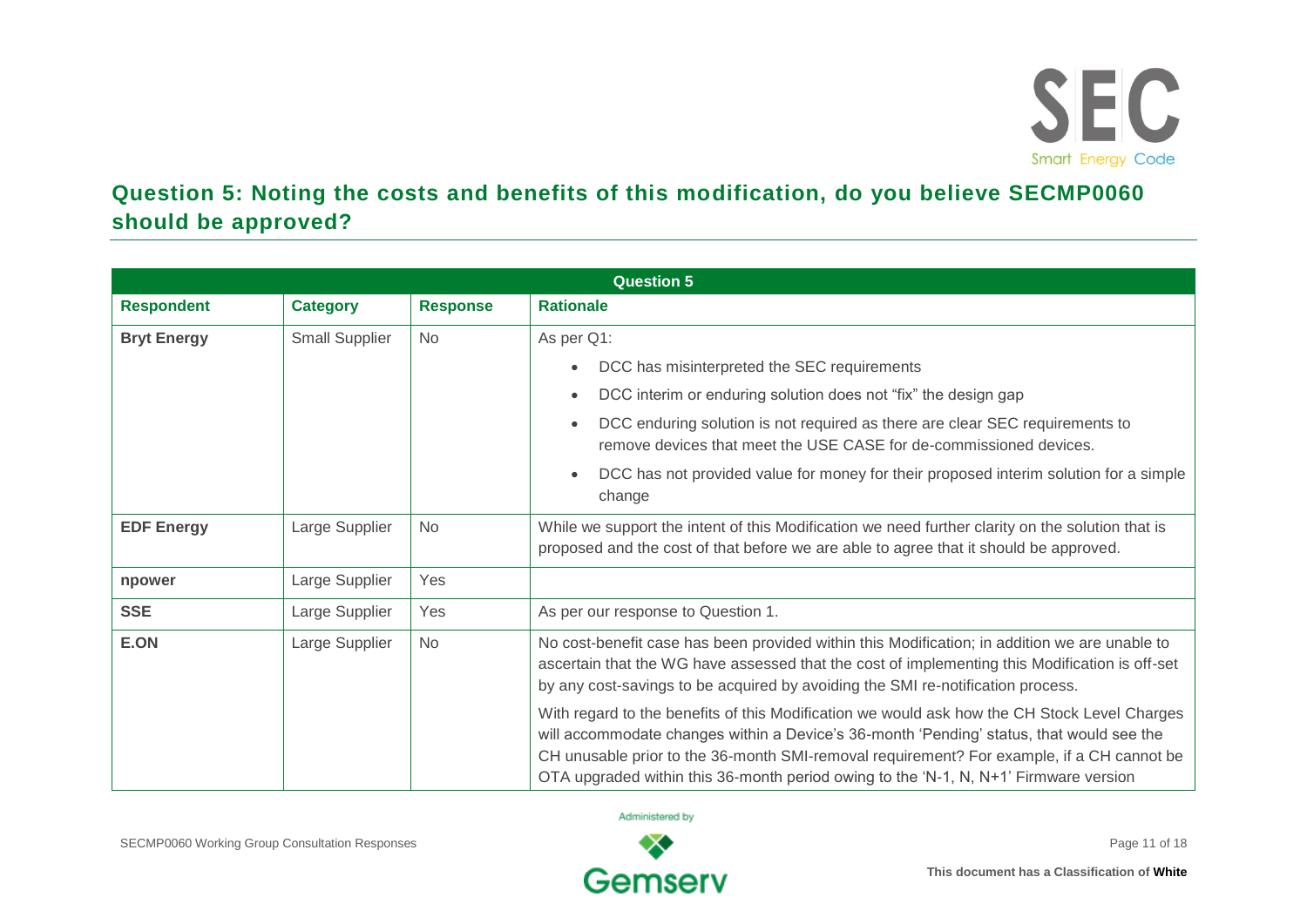

| <b>Question 5</b> |                 |                 |                                                                                                                                                                                  |
|-------------------|-----------------|-----------------|----------------------------------------------------------------------------------------------------------------------------------------------------------------------------------|
| Respondent        | <b>Category</b> | <b>Response</b> | <b>Rationale</b>                                                                                                                                                                 |
|                   |                 |                 | aspiration, how would the DCC ensure that they are not continuing to charge Users the CH<br>Stock Level Charge knowing that the CH would not work in the Production environment? |

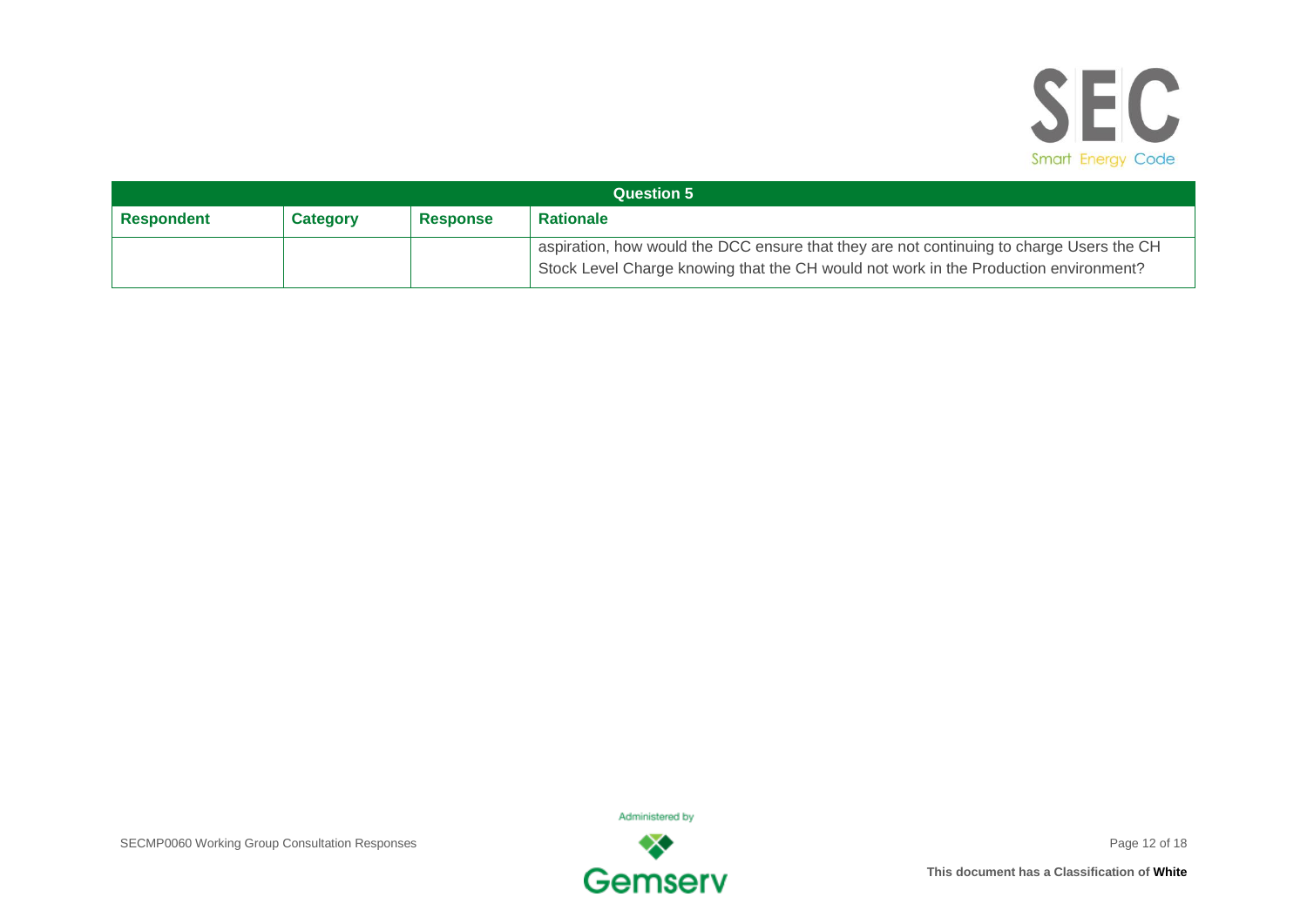

#### **Question 6: How long from the point of approval would your organisation need to implement SECMP0060?**

| <b>Question 6</b>  |                       |                        |                                                                                                                                                |  |
|--------------------|-----------------------|------------------------|------------------------------------------------------------------------------------------------------------------------------------------------|--|
| <b>Respondent</b>  | <b>Category</b>       | <b>Response</b>        | <b>Rationale</b>                                                                                                                               |  |
| <b>Bryt Energy</b> | <b>Small Supplier</b> | None                   | There are no implementation issues as this is purely DCC back system processes and<br>implementation.                                          |  |
| <b>EDF Energy</b>  | Large Supplier        | 1 month                | We would need this time to make changes to our systems and processes to reflect the revised<br>timescales.                                     |  |
| npower             | Large Supplier        | As soon as<br>possible | The implementation date for the modification should be as soon as possible to minimise the<br>number of devices that are removed from the SMI. |  |
| <b>SSE</b>         | Large Supplier        | As soon as<br>possible | We do not require a lead time and could therefore support the proposed implementation<br>approach set out in the Modification Report.          |  |
| E.ON               | Large Supplier        |                        |                                                                                                                                                |  |

SECMP0060 Working Group Consultation Responses **Page 13 of 18** and the second of the second page 13 of 18 and the second page 13 of 18

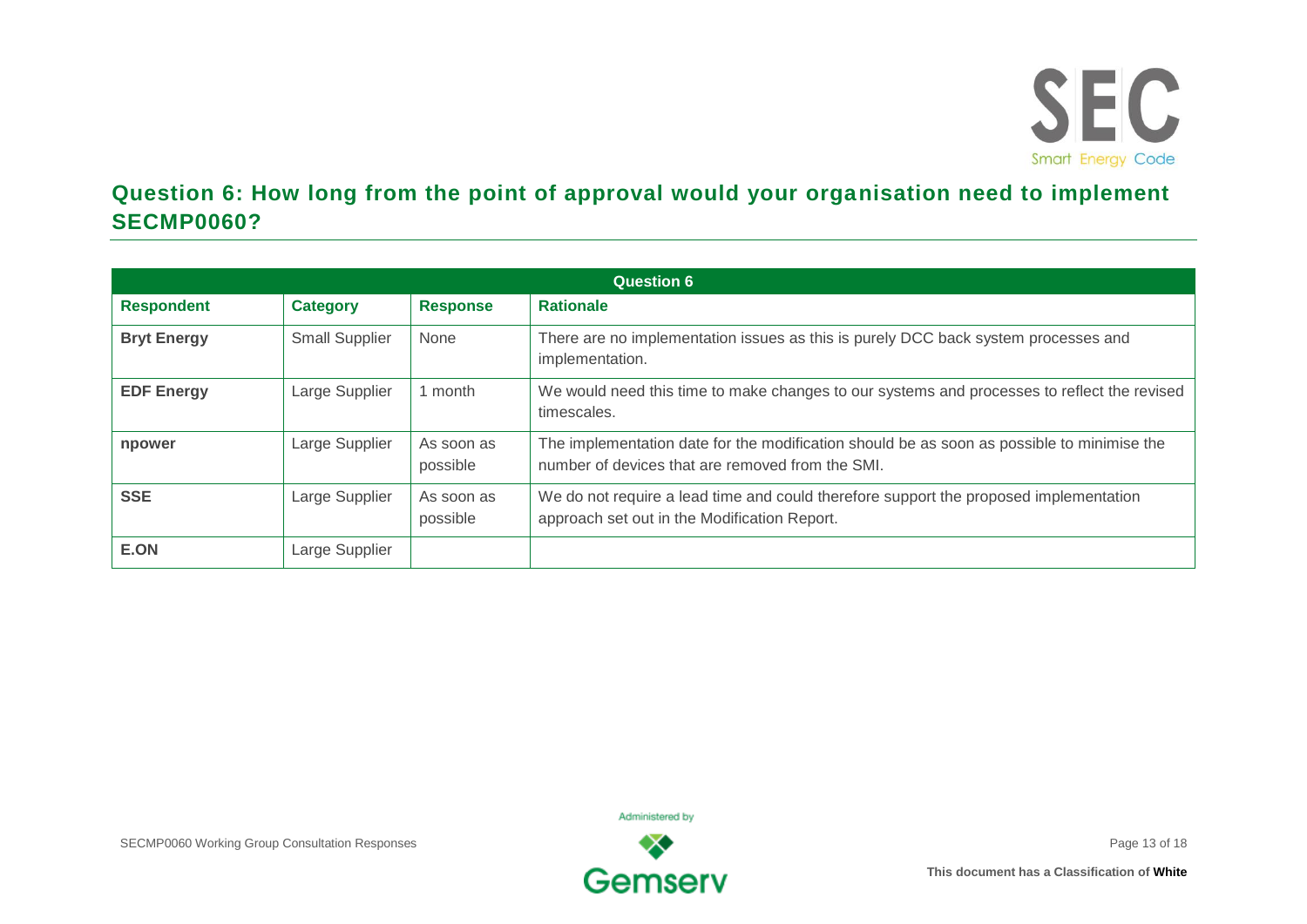

#### **Question 7: Do you agree with the proposed implementation approach?**

| <b>Question 7</b>  |                       |                 |                                                                                                                                                                                                        |  |
|--------------------|-----------------------|-----------------|--------------------------------------------------------------------------------------------------------------------------------------------------------------------------------------------------------|--|
| <b>Respondent</b>  | <b>Category</b>       | <b>Response</b> | <b>Rationale</b>                                                                                                                                                                                       |  |
| <b>Bryt Energy</b> | <b>Small Supplier</b> | <b>No</b>       | As the MOD implies for inclusion in NOV 19 and that is an immediate issue with DCC solution<br>and meeting SEC requirements, we do not agree that the implementation is sufficient.                    |  |
| <b>EDF Energy</b>  | Large Supplier        | Yes             | We agree that this change should be made as soon as possible to minimise the number of<br>Devices unnecessarily removed from the SMI.                                                                  |  |
| npower             | Large Supplier        | Yes             |                                                                                                                                                                                                        |  |
| <b>SSE</b>         | Large Supplier        | Yes             | As per our response to Question 6.                                                                                                                                                                     |  |
| E.ON               | Large Supplier        | <b>No</b>       | As given above, without understanding the risk profile of introducing change to the DCC's<br>Systems whilst the E&A activities are being implemented/tested we are not supportive of this<br>approach. |  |

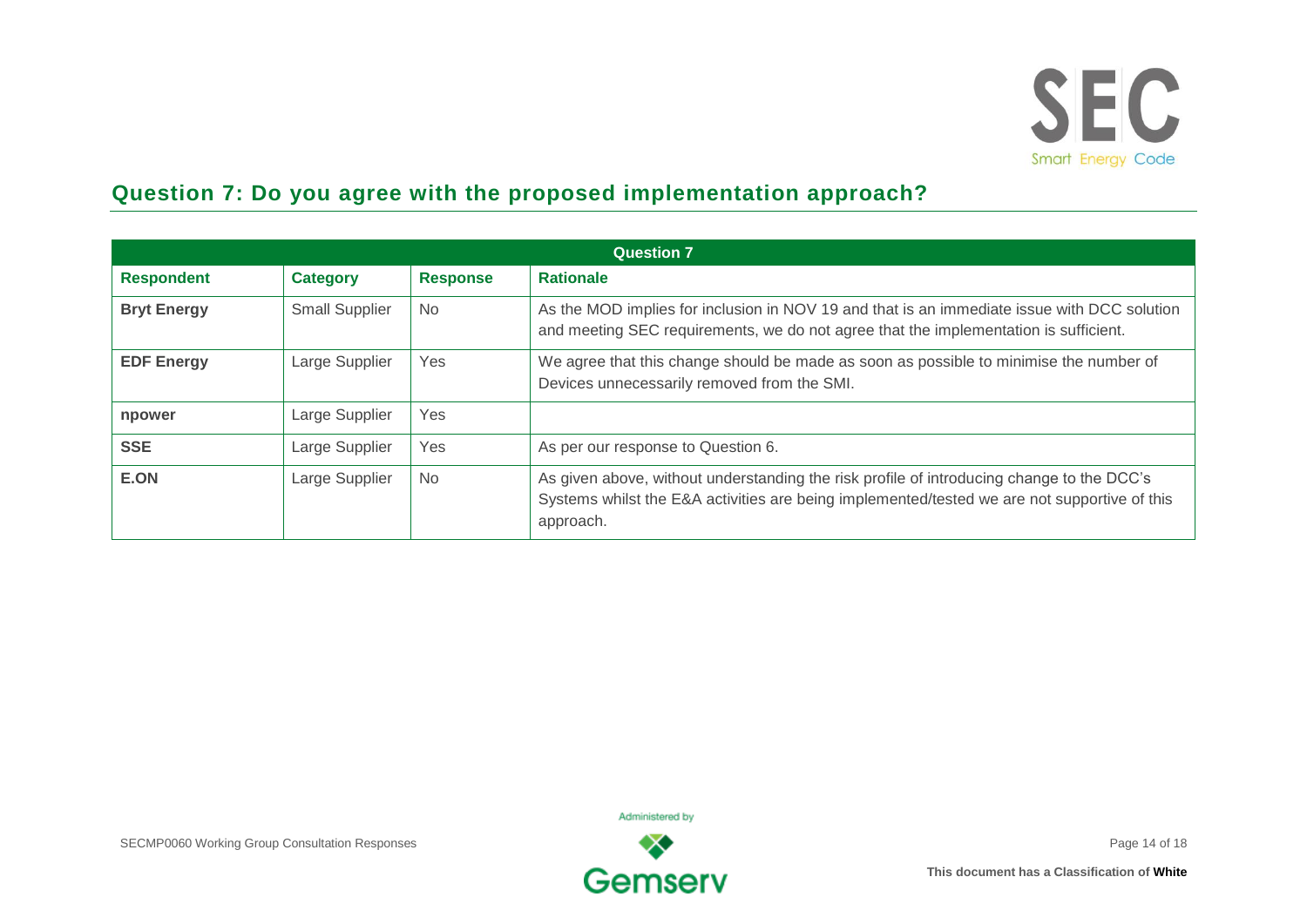

#### **Question 8: Do you agree that the legal text will deliver SECMP0060?**

| <b>Question 8</b>  |                       |                 |                                                                                                                                                                                                                                                                                                                                                               |  |
|--------------------|-----------------------|-----------------|---------------------------------------------------------------------------------------------------------------------------------------------------------------------------------------------------------------------------------------------------------------------------------------------------------------------------------------------------------------|--|
| <b>Respondent</b>  | <b>Category</b>       | <b>Response</b> | <b>Rationale</b>                                                                                                                                                                                                                                                                                                                                              |  |
| <b>Bryt Energy</b> | <b>Small Supplier</b> | N <sub>o</sub>  | It will water down the existing requirements and impacts the Use Case for de-commissioned<br>and removed devices sent for refurbishment.                                                                                                                                                                                                                      |  |
| <b>EDF Energy</b>  | Large Supplier        | N <sub>o</sub>  | Again this is because the legal text and the requirements noted in the various documents do<br>not seem to align.                                                                                                                                                                                                                                             |  |
| npower             | Large Supplier        | Yes             |                                                                                                                                                                                                                                                                                                                                                               |  |
| <b>SSE</b>         | Large Supplier        | Yes             | It reflects the business requirement set out in Annex A to this consultation.                                                                                                                                                                                                                                                                                 |  |
| E.ON               | Large Supplier        |                 | The legal text provided affects the change to the removal requirement from 12 to 36 months, it<br>does not however cover the new reporting that will be presented to Panel or any process that<br>such reporting may inform.                                                                                                                                  |  |
|                    |                       |                 | Where the intent of this Modification is to introduce reporting to Panel we do not believe that<br>the legal text covers the necessary Terms of Reference changes. However, where the intent<br>of the Modification is limited to the extension of the removal requirement we believe that the<br>legal text provided with deliver the solution of SECMP0060. |  |

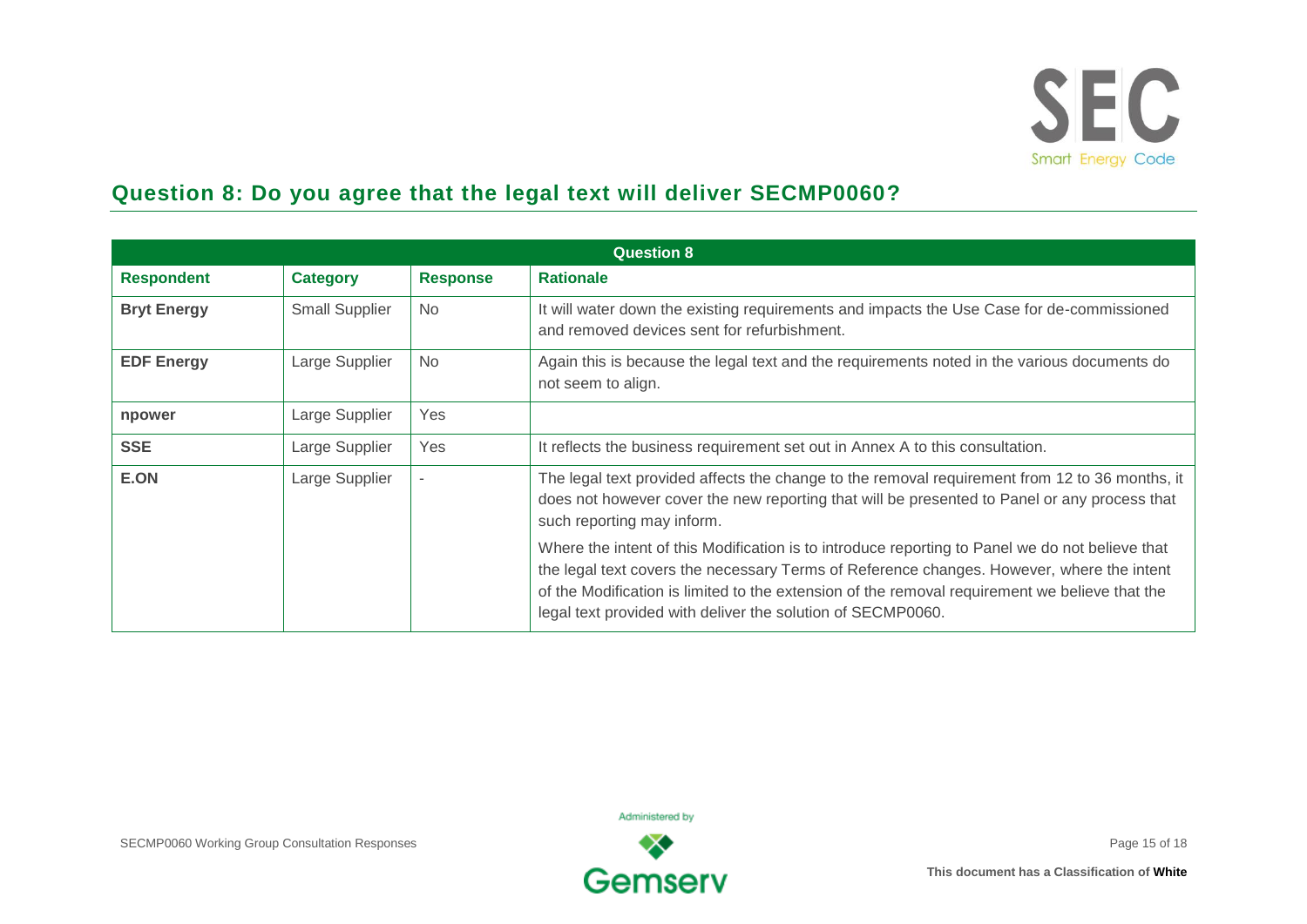

#### **Question 9: Please provide any further comments you may have.**

|                    |                       | <b>Question 9</b>                                                                                                                                                                                                                                                                                                                                                                                                                                                                                                                                                                                                                                                                                                                                                                                                                                                                                                                                                                                                                                                                                                                                                                                                                                                                                                                                 |
|--------------------|-----------------------|---------------------------------------------------------------------------------------------------------------------------------------------------------------------------------------------------------------------------------------------------------------------------------------------------------------------------------------------------------------------------------------------------------------------------------------------------------------------------------------------------------------------------------------------------------------------------------------------------------------------------------------------------------------------------------------------------------------------------------------------------------------------------------------------------------------------------------------------------------------------------------------------------------------------------------------------------------------------------------------------------------------------------------------------------------------------------------------------------------------------------------------------------------------------------------------------------------------------------------------------------------------------------------------------------------------------------------------------------|
| <b>Respondent</b>  | <b>Category</b>       | <b>Comments</b>                                                                                                                                                                                                                                                                                                                                                                                                                                                                                                                                                                                                                                                                                                                                                                                                                                                                                                                                                                                                                                                                                                                                                                                                                                                                                                                                   |
| <b>Bryt Energy</b> | <b>Small Supplier</b> | No further comments.                                                                                                                                                                                                                                                                                                                                                                                                                                                                                                                                                                                                                                                                                                                                                                                                                                                                                                                                                                                                                                                                                                                                                                                                                                                                                                                              |
| <b>EDF Energy</b>  | Large Supplier        | We have no further comments.                                                                                                                                                                                                                                                                                                                                                                                                                                                                                                                                                                                                                                                                                                                                                                                                                                                                                                                                                                                                                                                                                                                                                                                                                                                                                                                      |
| npower             | Large Supplier        |                                                                                                                                                                                                                                                                                                                                                                                                                                                                                                                                                                                                                                                                                                                                                                                                                                                                                                                                                                                                                                                                                                                                                                                                                                                                                                                                                   |
| <b>SSE</b>         | Large Supplier        |                                                                                                                                                                                                                                                                                                                                                                                                                                                                                                                                                                                                                                                                                                                                                                                                                                                                                                                                                                                                                                                                                                                                                                                                                                                                                                                                                   |
| E.ON               | Large Supplier        | We have the following comments to make on the DCC's Preliminary Impact Assessment                                                                                                                                                                                                                                                                                                                                                                                                                                                                                                                                                                                                                                                                                                                                                                                                                                                                                                                                                                                                                                                                                                                                                                                                                                                                 |
|                    |                       | Document Purpose – we are not sure that the text under this heading is accurate: The CH-returns process is<br>not a deliverable of this Mod<br>Requirement 2 – this is not part of the intent or solution of SECMP0060. It is our view that this should have<br>formed part of the alternative Modification to be raised for the 'long-term' solution and that costs incurred for this<br>work within this Impact Assessment have therefore been unnecessarily duplicated / have introduced waste<br>costs.<br>2.6 - As above, the 'long-term' solution is not part of SECMP0060 and we do not therefore believe this Impact<br>Assessment to be reflective of the solution to be implemented under SECMP0060 (in so far as it extends the<br>solution, meaning a PIA would not likely have been necessary for the solution for SECMP0060). As a<br>consequence, we believe that much of the work undertaken within the PIA have introduced costs that will be<br>duplicated when the Modification relevant to the long-term solution undergoes an Impact Assessment, as such<br>we believe this to be duplicate/waste costs.<br>What is the relationship between CR1022 (given in the title to this PIA) and SCR137? - Can the costs<br>associated with the activities to be provided by each CR be separated to ensure there is no duplication? |

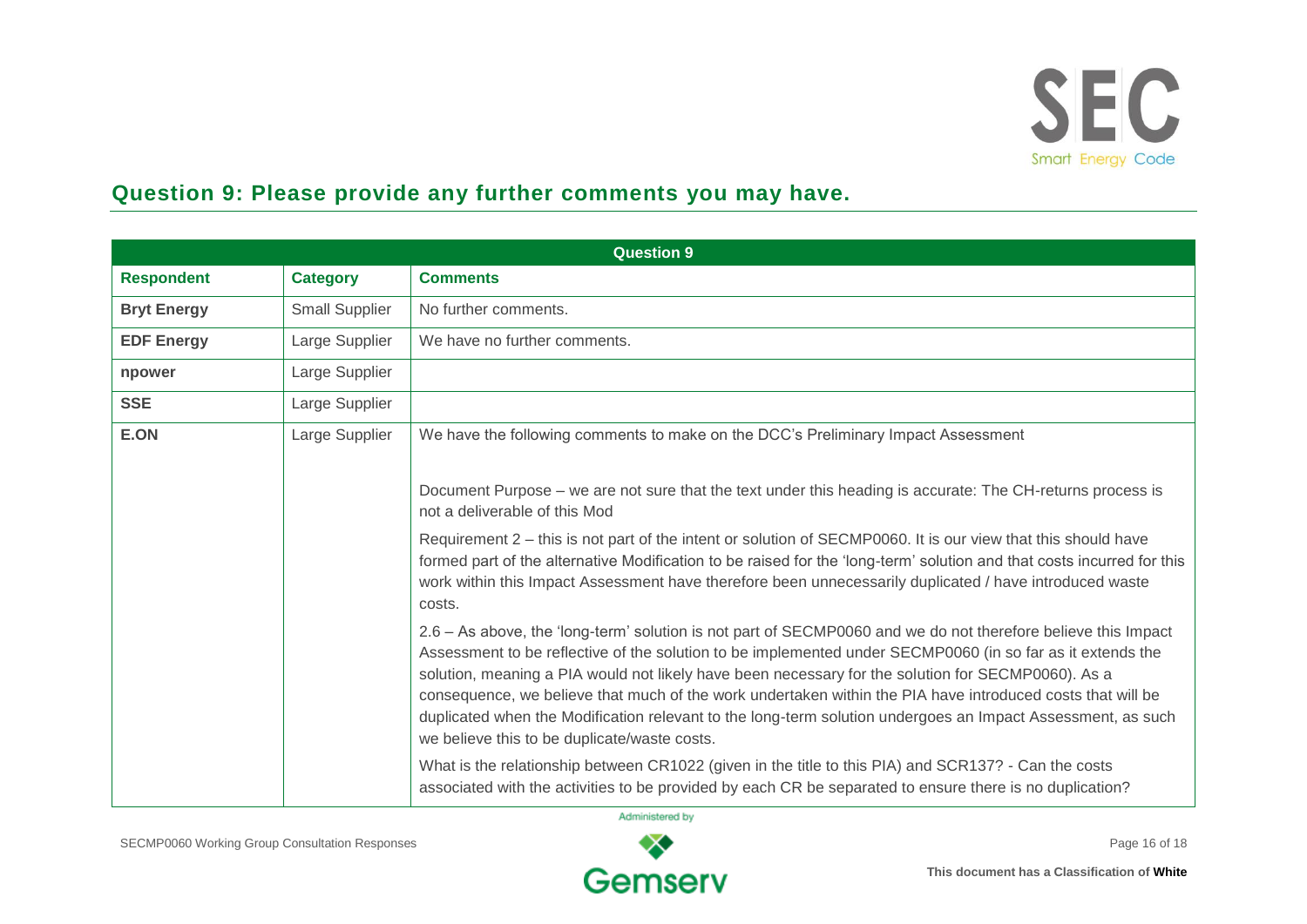

| <b>Question 9</b> |                 |                                                                                                                                                                                                                                                                                                                                                                                                                                              |  |  |
|-------------------|-----------------|----------------------------------------------------------------------------------------------------------------------------------------------------------------------------------------------------------------------------------------------------------------------------------------------------------------------------------------------------------------------------------------------------------------------------------------------|--|--|
| <b>Respondent</b> | <b>Category</b> | <b>Comments</b>                                                                                                                                                                                                                                                                                                                                                                                                                              |  |  |
|                   |                 | Data Management – How much does this cost? - Impact to cost-benefit case where the exclusion was not the<br>intent of the Mod as per the Mod documents?                                                                                                                                                                                                                                                                                      |  |  |
|                   |                 | DSP Functionality - Can the costs associated with this testing be separated by exclusion of housekeeping, and<br>the amendment from 12 to 36 months for the housekeeping deletion functionality (cost-benefit case) such that<br>the costs relevant to SECMP0060 can be identified?                                                                                                                                                          |  |  |
|                   |                 | Contract Schedules – As above, how much does this cost? - Impact to cost-benefit case where the costs<br>associated with the long-term (exclusion) solution are not included within SECMP0060?                                                                                                                                                                                                                                               |  |  |
|                   |                 | Contract Schedules – Can the DCC explain why amendments are required to payment milestones as a result of<br>this Modification?                                                                                                                                                                                                                                                                                                              |  |  |
|                   |                 | Implementation Timescales - We believe this is extremely misleading: SEC Modifications are subject to the<br>timelines of the relevant RID and where this is not being made explicitly clear, the text should avoid any<br>certainty e.g. 'implementation will be' and perhaps indicate only that the DCC could implement the changes '3<br>months following'.                                                                               |  |  |
|                   |                 | Implementation Costs - Are Working Groups supposed to consider DCC Assessments that do not contain full<br>costs anymore?? I thought Panel had insisted some months ago that these assessments include full costs<br>going forward? - May be my misunderstanding with regard to the type of assessment though (e.g. preliminary<br>vs full)!                                                                                                 |  |  |
|                   |                 | MP60-DR1 – Can the DCC quantify this risk? - If the status had been amended to something other than<br>'pending' Users would expect this information to be retained within the SMI without additional cost - the service<br>provision for SMI is part of the LABP and should have therefore been forecast sufficiently for total volumes at<br>Licence Award (e.g. no significant increase in meter points between Licence Award and today). |  |  |
|                   |                 | MP60-DR2 - Can DCC quantify this need? - As above, accordance with the requirements of SEC is a condition<br>of the Licence and thus no additional costs from those proffered at Licence Award would be expected by Users.                                                                                                                                                                                                                   |  |  |